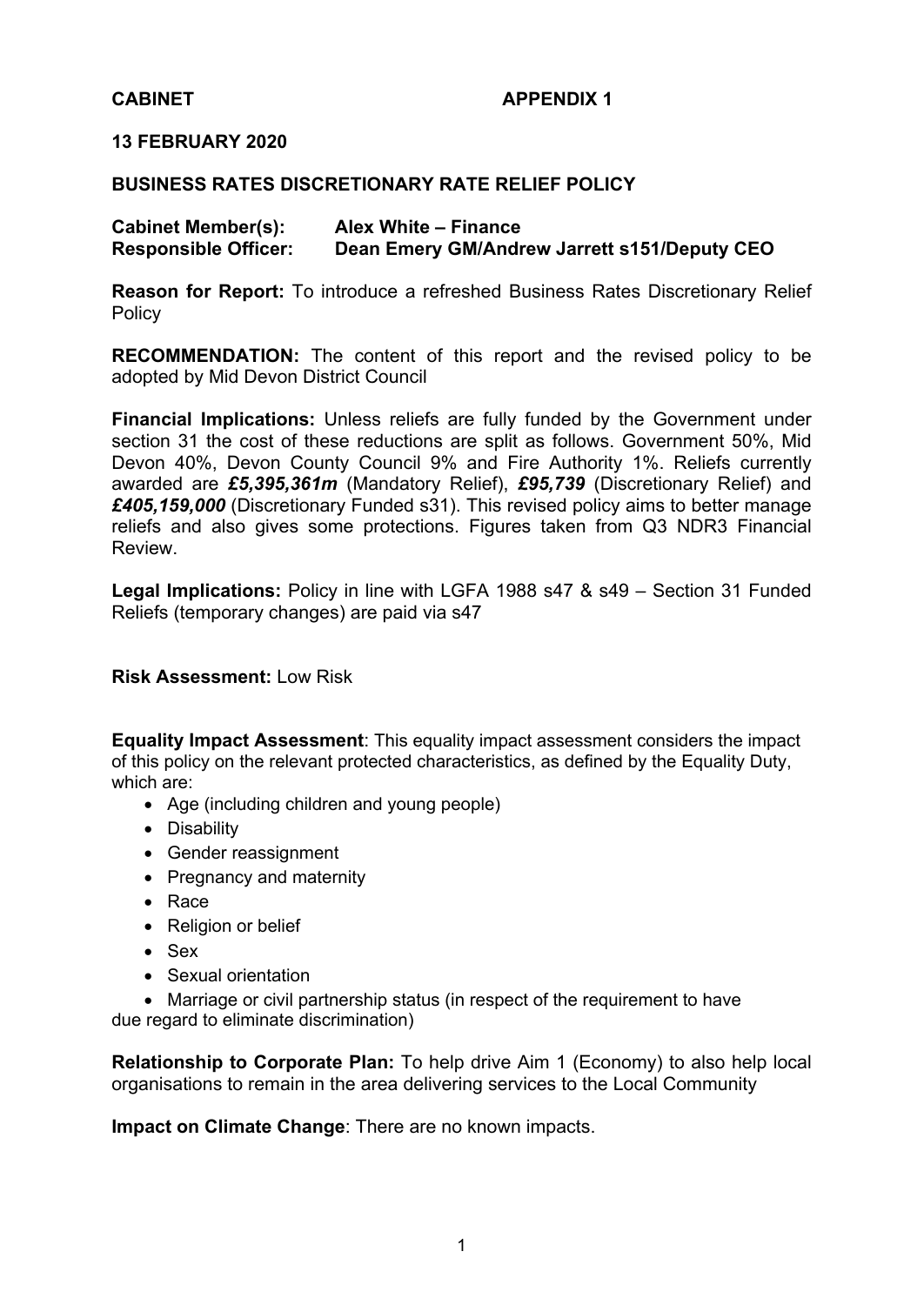# 1.0 **Introduction/Background**

1.1 Mid Devon District Council Refreshed Policy makes sure that public funds are used and protected in a measured and consistent way

1.2 The policy helps advertise financial help for Business Rate Payers

1.3 The policy meets with Government guidance and expectations on the promotion of reliefs for business rates

1.4 Each application for Discretionary Relief, funded or unfunded are required to satisfy EU State Aid Rules.

1.5 Should Britain leave the EU the Government are advising that the rules on State Aid will be brought into our legislation, as such it appears this test will remain.

# 2.0 **Recommendations**

- 2.1 Rateable Value (RV) capped at £80,000
- 2.2 Where a local organisation would normally qualify for 100% Small Business Rates Relief but for the "Interaction of Reliefs" rules (point 12) Mid Devon Council will award discretionary relief "top up" of 100%.
- 2.3 Continuation of Rural Rate Relief Top up of 50% this is also subject to the Government allowing this to happen. Fully fund relief under s31 grant.
- 2.4 Continuation of all special measures fully funded under s31 grant, i.e. help for Small Businesses, Revaluation Relief, and Retail Discount for year 2020/21. Note all reliefs will legally stop as of 01/04/2021 unless Government advise otherwise
- 2.5 Maximum amount of relief to be set at 80% of the net payable amount
- 2.6 Approval of fully funded reliefs to be delegated to Revenues and Benefits Managers or as directed by the s151 Officer
- 2.7 Approvals of Discretionary Relief (non-funded) to be delegated to Revenues and Benefits Managers or as directed by the s151 Officer
- 2.8 Local Discretionary Relief for Young / New Businesses approval of agreed amounts to be approved by s151 or Deputy only
- 2.9 Approval of (2.8) 9.1 within the policy can only be approved by s151 or Deputy or delegated to the Group Manager
- 2.10 Changes or new reliefs to be agreed by 'Executive Order" or as required by the s151 Officer and Government Guidance
- 2.11 Reliefs are brought in as required by the ministerial statement 28/01/2020 2.11.1 Retail Relief increases to 50% from 33%
	- 2.11.2 Pub Relief awarding a maximum of £1,000 to those that qualify
	- 2.11.3 Local Newspaper Relief of £1,500 is awarded to those that qualify from 2020/21 to 2025
- 2.12 **Cabinet recommends this revised policy is adopted by Mid Devon District Council**